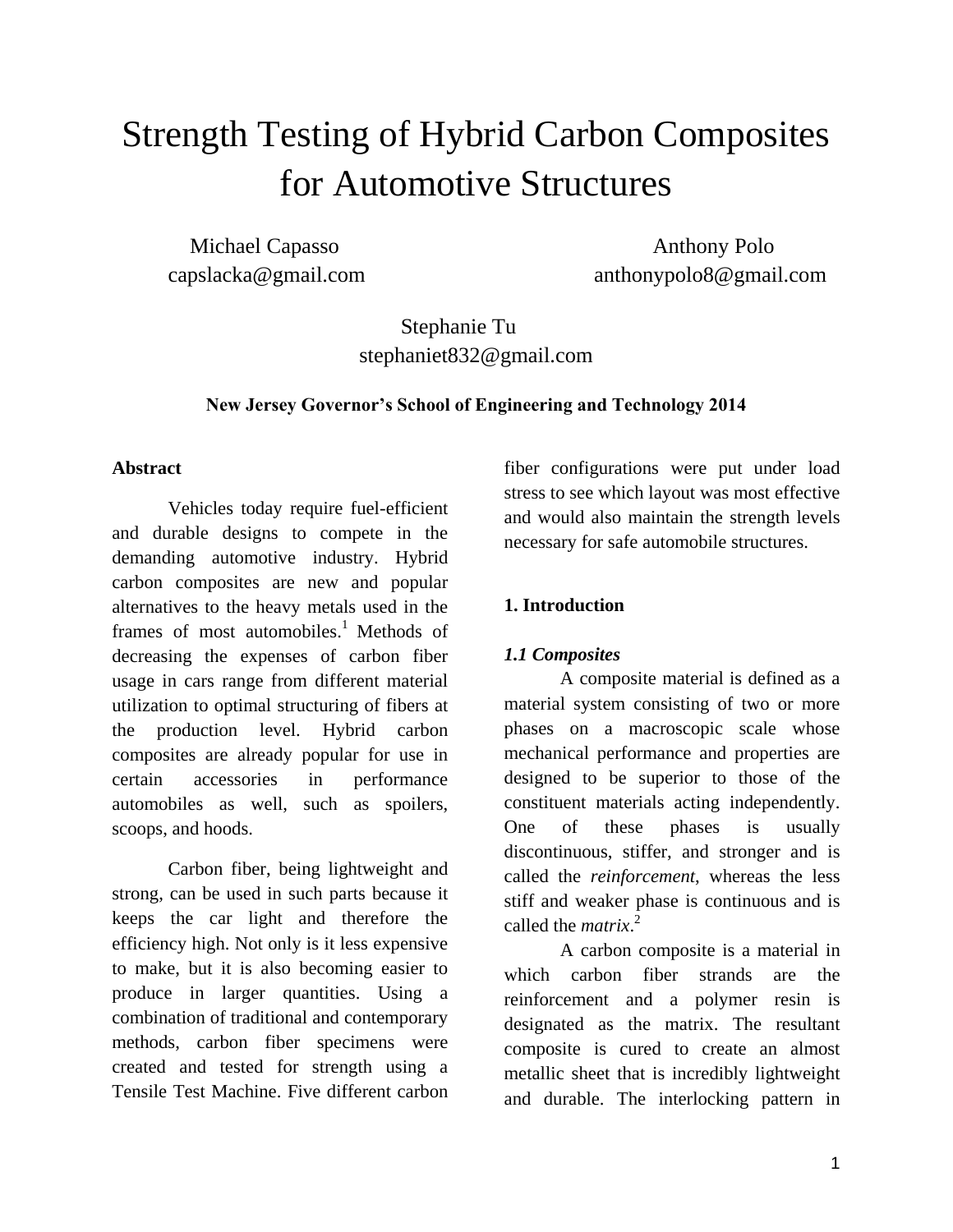which the carbon fibers and polyester are connected contributes directly to the strength of the final product, as it creates for stronger bonds. As viewed in Figure 1, these composites have nearly endless applications, as they can be molded into any shape imaginable. In almost any problem requiring a lightweight, yet nearly indestructible solution, carbon composites may be utilized. The main difficulty with using carbon fiber structures is that the carbon fibers must be handmade and therefore consume a significant amount of time and energy to produce.



*Fig. 1 Raw Carbon Fiber Sheet Infused With Resin*

#### *1.2 Applications*

With recent developments many industries, especially the automotive and recreation industries, are beginning to use these composites in their products. $3$  The automobile industry is always searching for more cost efficient methods of improving their products' attributes to increase revenue, and carbon composites hold all the properties necessary for their endeavors. Carbon composites, made of carbon fibers, have a resilient and lightweight structure; the fibers are particularly strong in their coinciding axis. This could prove to be an integral part of automobiles of the future and seeing that this has already been

implemented in certain companies, the promising future for carbon fibers now may be the present.

#### **2. Background**

#### *2.1 Layout*

Carbon fiber is unique in that it is incredibly lightweight, durable, and strong, but these specific properties vary according to the direction in which the fibers are laid during preparation prior to cooking.<sup>4</sup> As seen in Figure 2, when the fibers are laid all in the same direction – or unidirectional the structure is especially strong in the direction that the fibers run.



*Fig. 2 Unidirectional Layering*

However, when the fibers are laid in a direction that is perpendicular to the ones adjacent to it, as seen in Figure 3, the structure becomes strong in both directions, but not nearly as strong as a unidirectional design. This is also known as the  $0^{\circ}$ ,  $90^{\circ}$ design.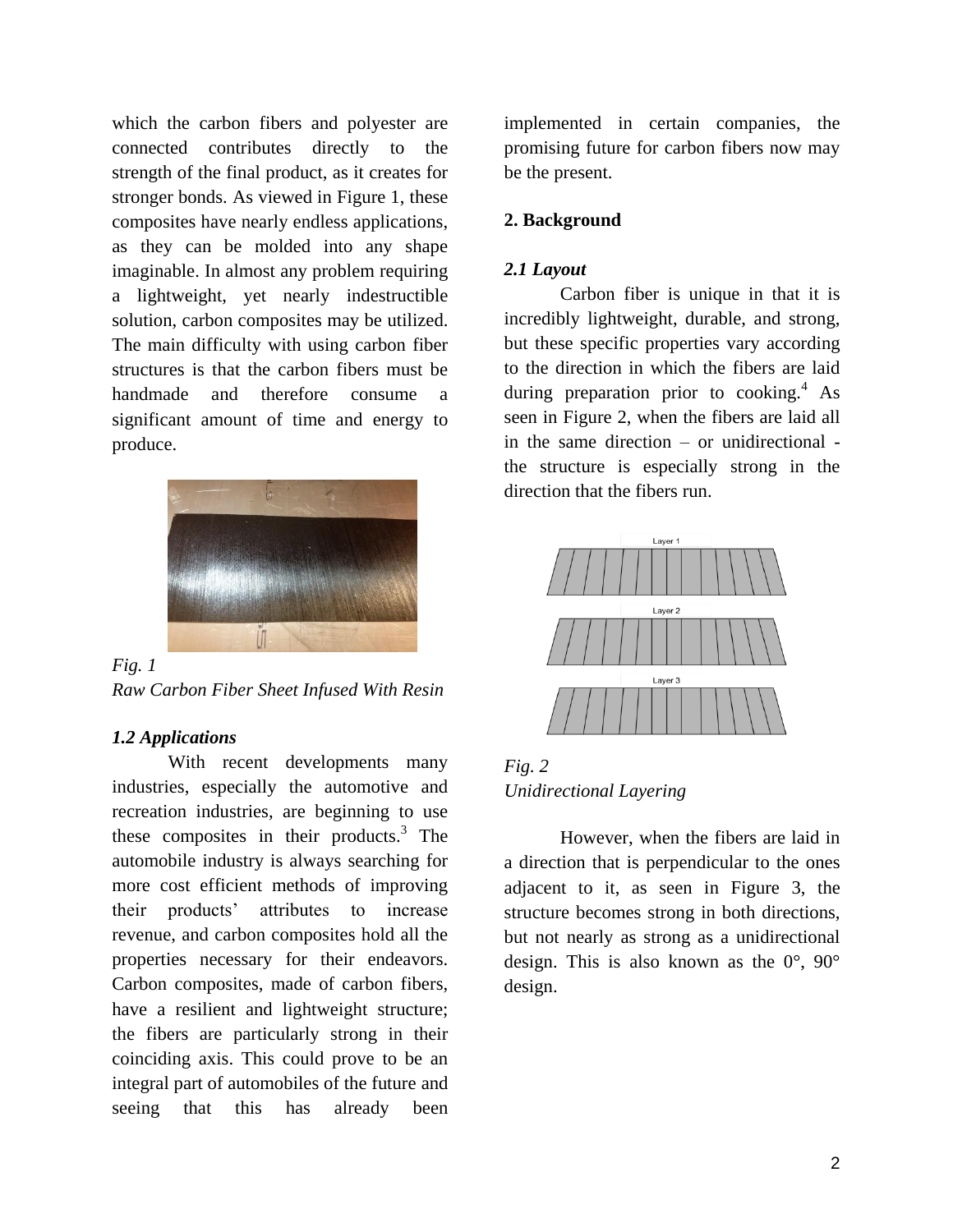



#### *2.2 Carbon Fiber Sheets*

To make carbon fiber sheets, single layers of carbon fiber, Hexply 8552, are presoaked with resin called Hexflow 8552, and are then laid out one on top of another. The air bubbles are then rolled out using a large, heavy pin after each layer is placed. The paper backing is removed, and the process is repeated until the desired thickness is achieved. Lastly, the several layer thick structure is placed into a mold and cooked in an autoclave, which is essentially an industrial pressure cooker, for approximately five hours. After trimming the edges, the resulting molded carbon fiber should be ready for application, as seen in Figure 4.



*Fig. 4 Cured Carbon Fiber Sheet* 

#### *2.3 Chopped Carbon Fibers*

In addition to the carbon fiber sheets, randomly chopped carbon fibers (IM-7 Fibers) were also utilized in this experiment. These are recycled fibers (Figure 5) that are about 5.2 microns thick and have been specially treated to improve properties such as structure, shear and handling.<sup>5</sup> The chopped fibers are not as strong as the carbon fiber sheets but are more flexible. They can be soaked in resin and compacted to other chopped fibers or carbon sheets.



*Fig. 5 Random Chopped Carbon Fibers*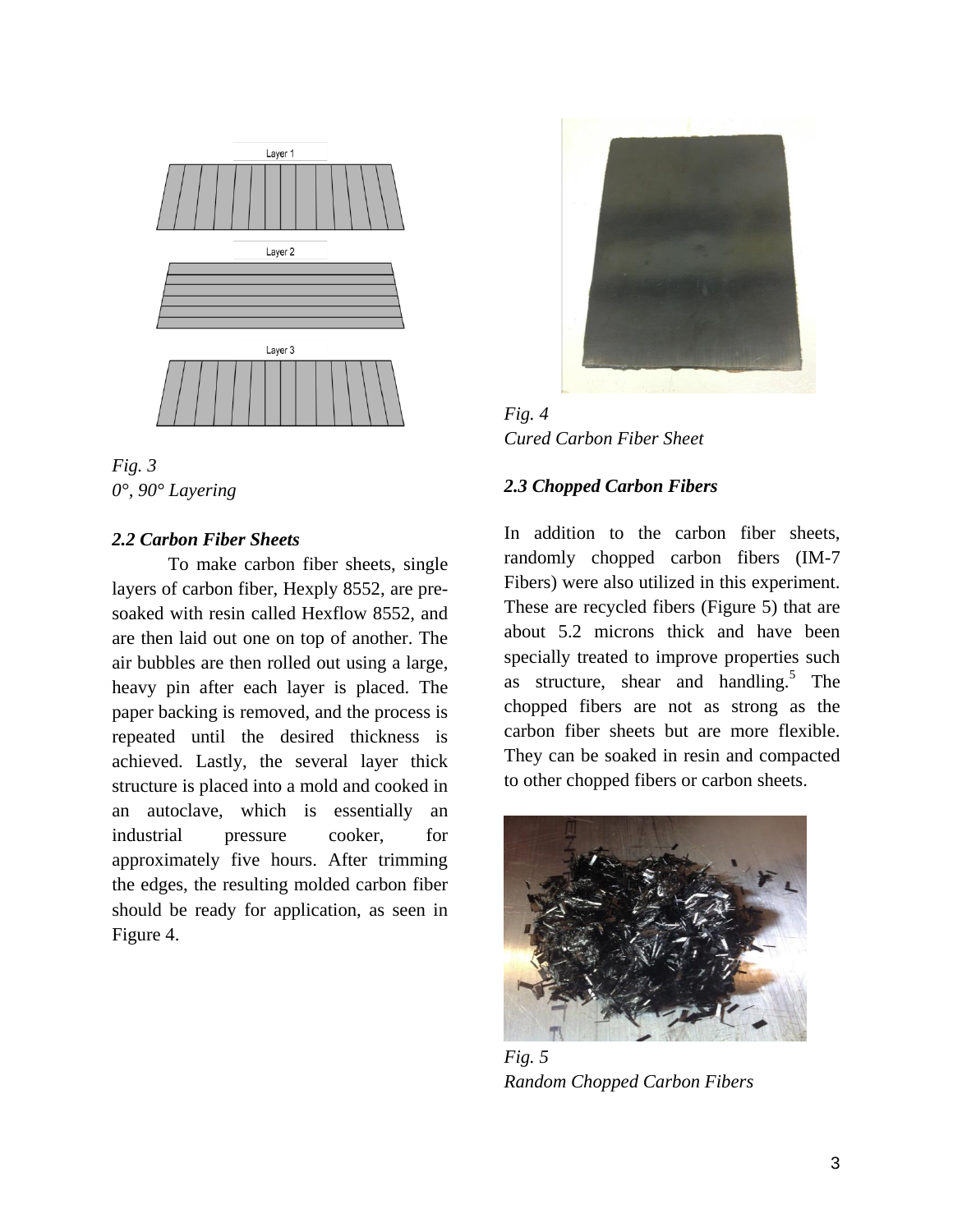#### **3. Experimental Procedure**

#### *3.1 Design*

This experiment was designed to test the strength of carbon fiber structures in automotive applications. Four different designs were chosen to test strength regarding impact and collision forces. Each design consisted of ten 6 inch by 6 inch sheets of carbon fiber. Additionally, 20 grams total of various small chopped carbon fibers were compacted between the sheets of carbon and everything was held together with resin. The control group (Design A) for this experiment is a 6in by 6in carbon fiber square consisting of 10 unidirectional layers. Design B is a square consisting of 5 unidirectional (uni) sheets, various fibers, and 5 uni sheets. Design C is a square that has the design of 4 uni, various fibers, 2 uni, various fibers, and 4 uni. Design D consists of 2 uni, various fibers, 6 uni, various fibers, and 2 uni. Finally, Design E is a layout of 2 uni, various fibers, 3 uni, various fibers, 3 uni, various fibers, and 2 uni. Each design was specially created in order to test what kind of pressure it could withstand.

#### *3.2 Preparation*

In order to perform this experiment, the 6 inch by 6 inch square sheets must first be cut from the roll of carbon fiber which is pre-soaked with resin. The squares must be cut at precise 90 degree angles in order for the structure to have maximum strength. If the sheets are cut crookedly and placed one on top of another, they won't adhere properly to one another. After the squares have been cut, they are prepared for layering; each square must be clean of all debris or dust stuck to it, otherwise, the squares will not adhere flush to one another. As a result, the structure would be weaker than the optimal strength. Next, the squares will be stacked on top of each other, and the

quantity is determined by the number of layers required by the specific design. The carbon fiber sheets are fastened to paper on one side which makes for easier transport. The adhesive side of the stacked sheets are placed together and rolled with a 25 pound steel cylinder in order to eliminate any potential air bubbles. Once the squares are prepared, various small carbon fibers are obtained for each layer of fiber sheets. These fibers will be sprinkled on top of the layer of carbon fiber sheets as designated in the design. Resin is then poured on top of the fibers to bind the small fibers to the sheets. The amount of resin must be adequate to coat the entire layer, but if there is excess, a vacuum later in the process will pull all the extra resin out of the structure. After the square is complete, it must be prepared for the autoclave.

#### *3.3 Vacuum*

The carbon fiber compilation must first be vacuum packed before it can be placed into the autoclave. The process begins with the packing down of our carbon fiber matrix by placing it between two metal sheets after surrounding it with cork to prevent resin from leaking. The metal sheets must be fully covered with sheets of blue plastic in order to prevent resin from sticking to the metal. After, the carbon fiber compilation can be placed between the sheets of metal. Breather fabric, similar to a sheet of cotton, must be placed between the metal sheets to let the resin have something to soak into. Once these steps are completed, the carbon fibers are surrounded by cork, which also soaks up the excess resin. Once the cork is laid out, the two metal sheets can be placed together. Sealant tape surrounds the metal sheets. Lastly, the entire system is wrapped in a vacuum bag and the air is removed from the system using a vacuum pump. This step is incredibly important, for if the seal breaks, moisture leaves the resin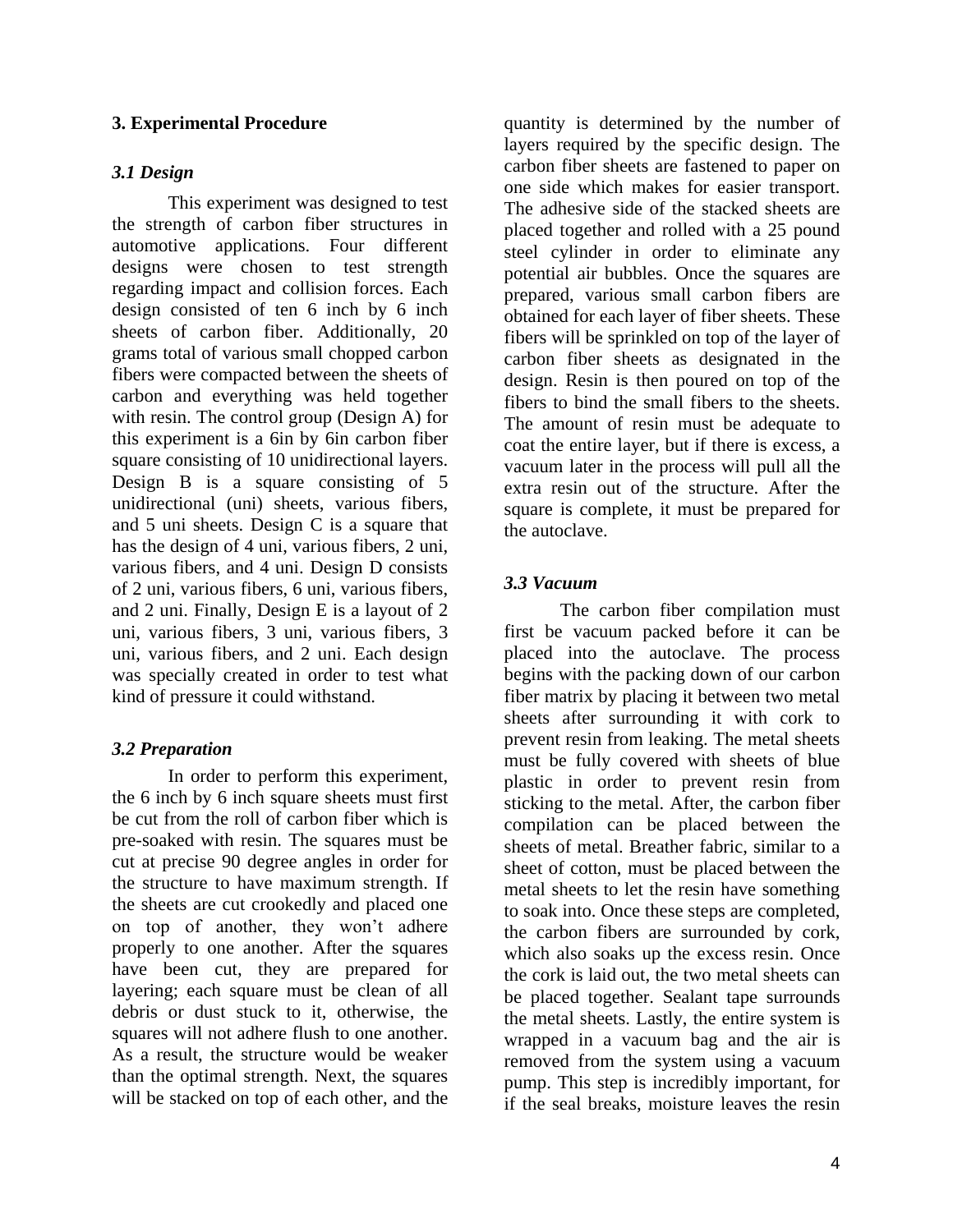coating on the fibers. This can occur relatively often during the production of the composites and when this occurs the bag must be replaced and new sealant tape must be applied. The whole system, as referenced in Figures 6 and 7, is placed in the autoclave and will cure for five hours.



*Fig. 6 Carbon Fiber Preparation<sup>6</sup>*



*Fig. 7 Experimental Layout*

#### *3.4 Autoclave*

There is a specific cycle of cooking that the carbon fiber is exposed to throughout these five hours, as seen in Figure 8. First, the autoclave heats to approximately 225°F. It remains that way for just over 2.5 hours. At the end of these

two and a half hours, pressure amounting to about 100 PSI is applied to the entire system. As this pressure is applied, the heat raises to about 350°F within the autoclave. Again, it remains this way for another 2.5 hours, and the process is complete.



*Fig. 8 Autoclave Curing Process 7*

#### *3.5 Finish*

After the cooking system is removed from the autoclave, the vacuum seal is released and the carbon fiber sheet is completed. The excess resin would likely bind to the cork that surrounded the carbon fiber matrix during cooking, so it would need to be broken off, and the edge had to be trimmed with the tile saw. After this process, the finished product is ready to be cut to the specific shape for use in the desired products. The baked squares are now cut into 6 inch by 0.25 inch rectangles as in Figure 9. The newly cut rectangles are measured in width and thickness and the data is multiplied to find the area of the cross section. Measured in millimeters squared, the cross section area is inputted into the computer for use in the Instron 88215 Tensile Test Machine. The strength of these carbon rectangles is tested using the machine to simulate the forces on an automobile structure during collisions as well as general use.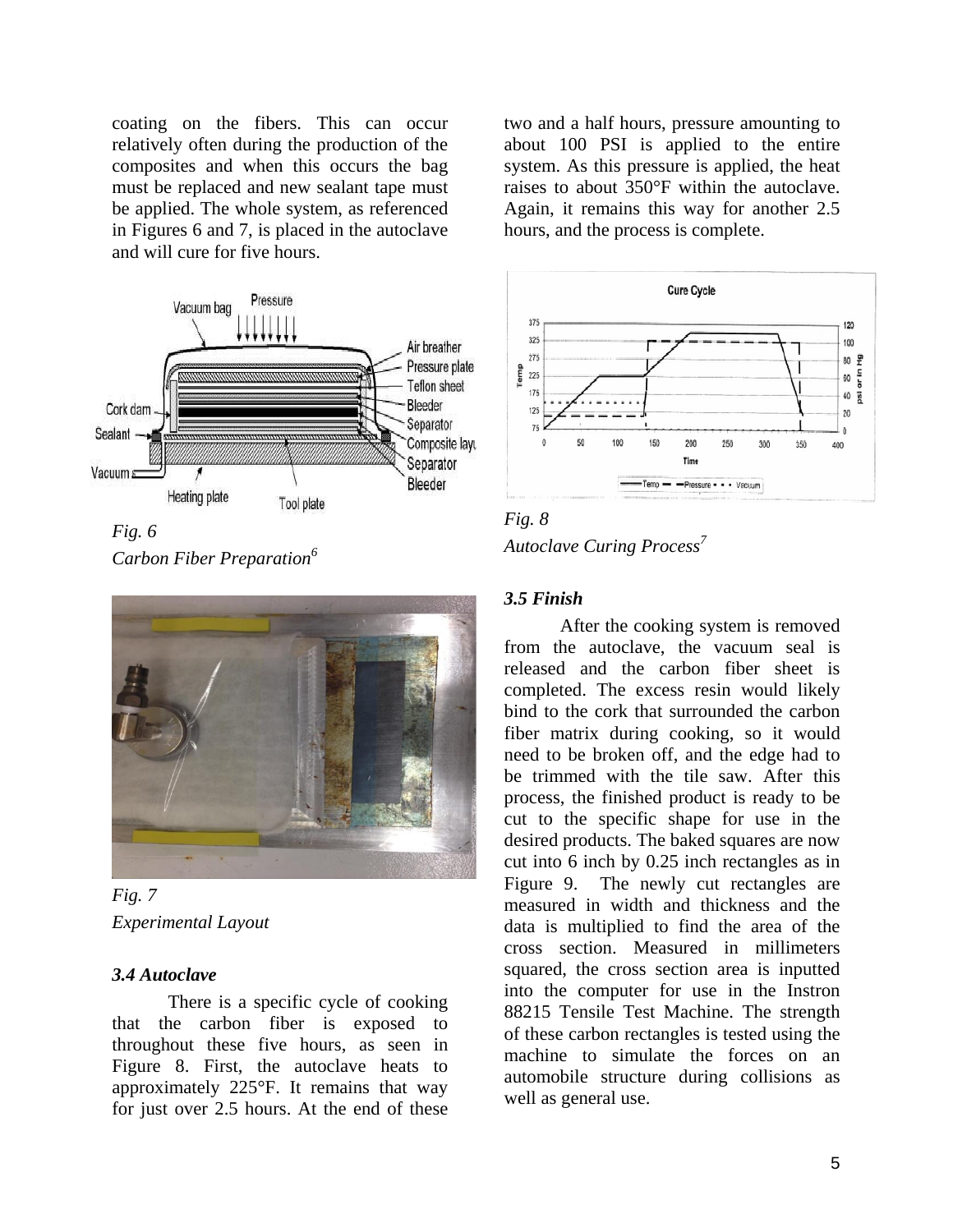

*Fig. 9 Cured Carbon Fiber Rectangles*

#### *3.6 Apparatus*

The two main pieces of equipment that were used in this experiment were the tile saw and the Instron 88215 Tensile Test Machine. The tile saw is used for cutting all of the pieces of carbon fiber after they have been baked in the autoclave. It was fitted specifically for cutting carbon fibers as it is hooked up to a ventilation system and water pump.

The Instron Tensile Test Machine pulls the carbon fiber rectangles vertically until the pressure causes the structure to snap. The carbon fiber can snap in one easy movement or it can snap into many different strands. As seen in Figures 10 and 11, the carbon fiber snapped into many pieces and caved under pressure. The carbon fiber structures were extremely small but still were able to hold loads of great strength.



*Fig. 10 Composite Breaking in the Tensile Machine*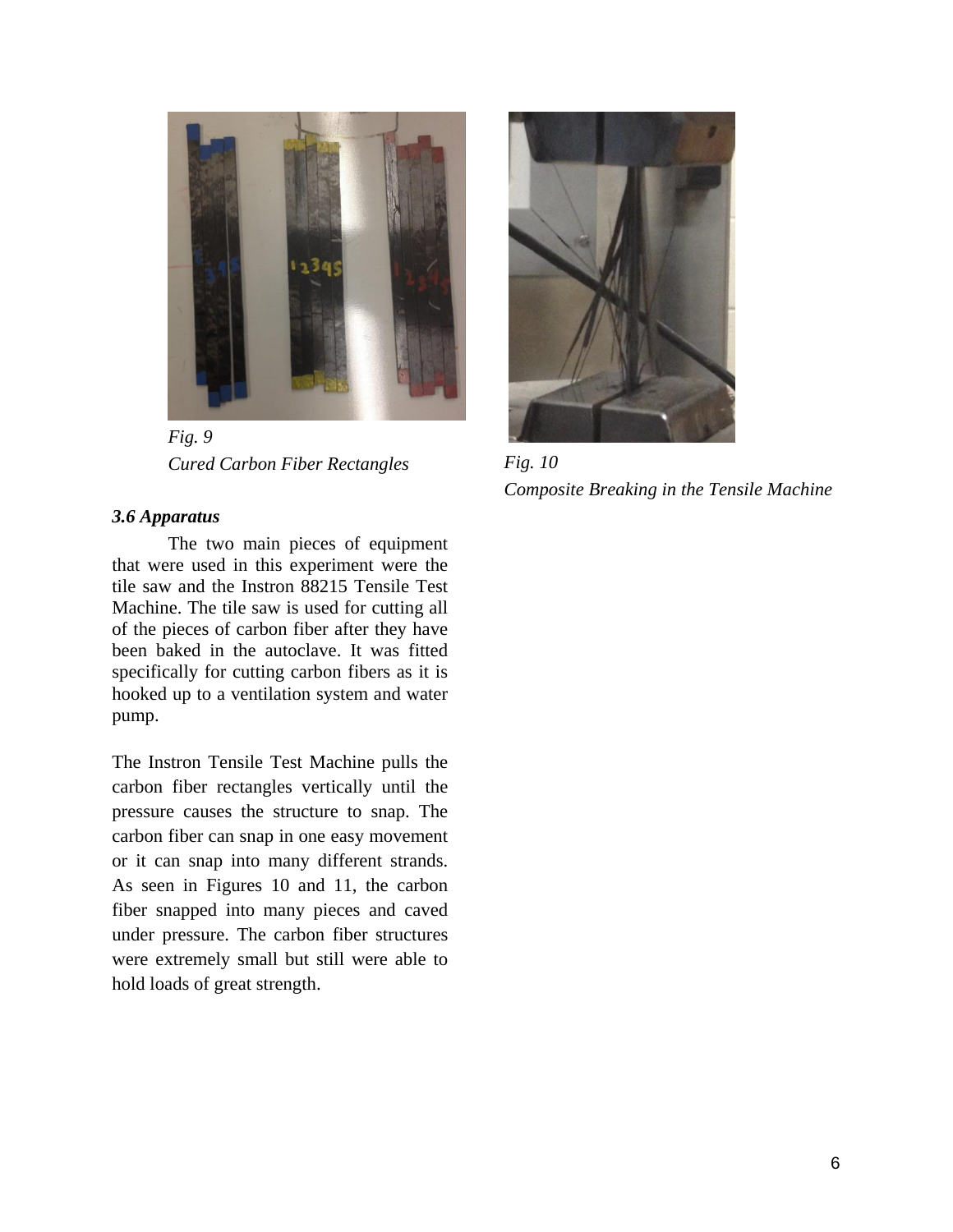

*Fig. 11 Broken Carbon Fiber Structures*

# **4. Results and Discussion**

# *4.1 Data*

|                         |                |       |                  | <b>Cross</b>          |
|-------------------------|----------------|-------|------------------|-----------------------|
|                         | Rectangle      | Width | <b>Thickness</b> | <b>Sectional Area</b> |
|                         | Number         | (mm)  | (mm)             | (mm <sup>2</sup> )    |
| A                       | $\mathbf{1}$   | 4.55  | 1.57             | 7.144                 |
|                         | $\overline{2}$ | 4.91  | 1.58             | 7.758                 |
|                         | 3              | 5.73  | 1.53             | 8.767                 |
|                         | 4              | 5.58  | 1.55             | 8.649                 |
|                         | 5              | 5.91  | 1.53             | 9.042                 |
| $\overline{B}$          | $\mathbf{1}$   | 6.24  | 1.93             | 12.043                |
|                         | $\overline{2}$ | 6.22  | 2.32             | 14.430                |
|                         | 3              | 6.31  | 2.06             | 12.999                |
|                         | 4              | 6.26  | 2.03             | 12.708                |
|                         | 5              | 6.37  | 2.25             | 14.333                |
| $\overline{\mathsf{C}}$ | $\overline{1}$ | 5.68  | 2.34             | 13.291                |
|                         | $\overline{2}$ | 6.24  | 2.24             | 13.978                |
|                         | 3              | 5.95  | 2.42             | 14.399                |
|                         | $\overline{4}$ | 6.07  | 2.34             | 14.204                |
|                         | 5              | 6.03  | 2.46             | 14.834                |
| D                       | $\mathbf{1}$   | 6.13  | 2.08             | 12.750                |
|                         | $\overline{2}$ | 6.08  | 2.1              | 12.768                |
|                         | 3              | 6.06  | 2.21             | 13.393                |
|                         | $\overline{4}$ | 6.15  | 2.25             | 13.838                |
|                         | 5              | 6.17  | 2.38             | 14.685                |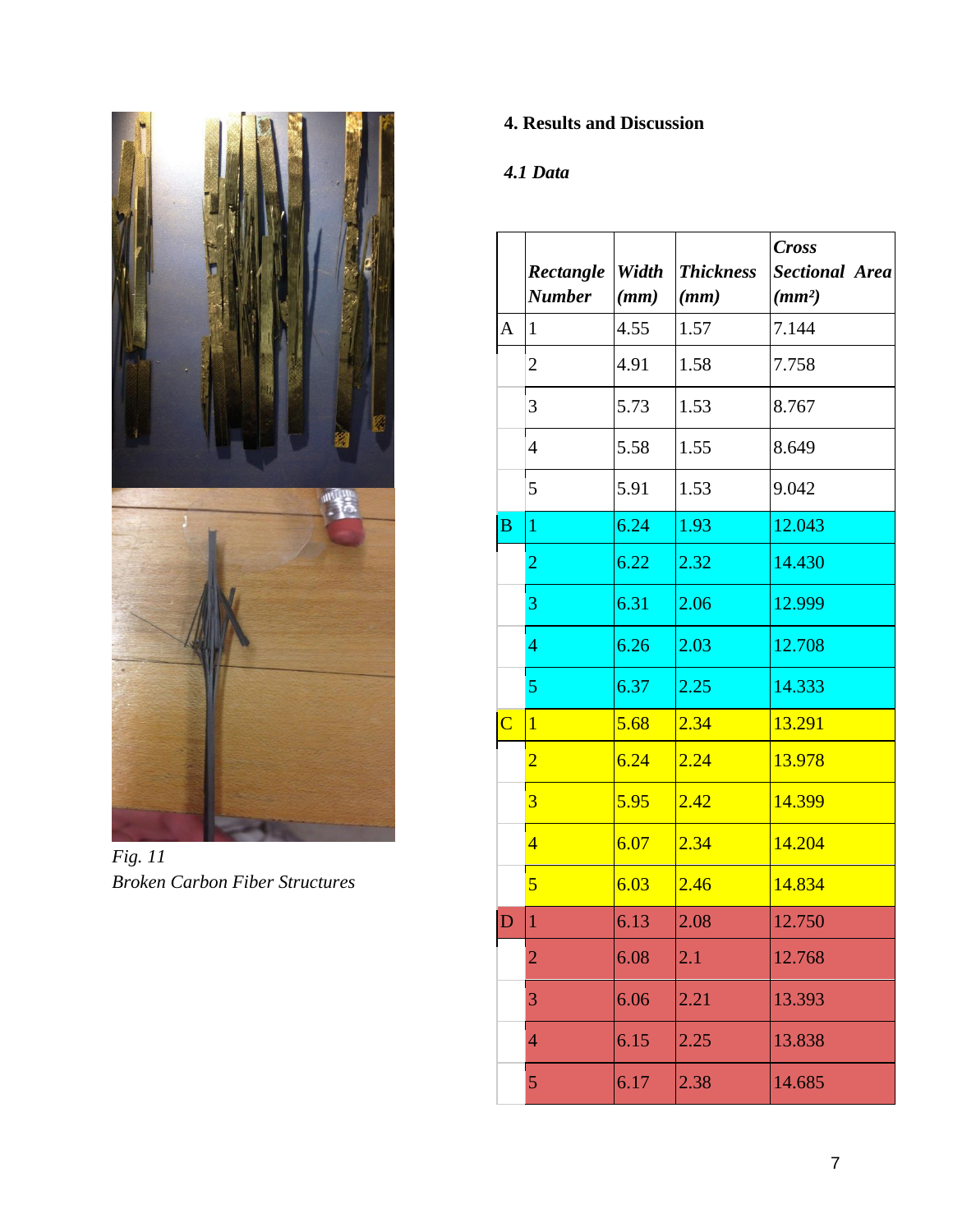|      | 6.45 | 2.36                 | 15.222         | A5             | 153.63  | 1.93  | 0.012  |
|------|------|----------------------|----------------|----------------|---------|-------|--------|
|      |      |                      |                |                | 153.666 | 1.902 | 0.0114 |
|      |      |                      | 15.954         |                |         |       |        |
|      |      |                      |                | $-B1$          | 124.98  | 1.23  | 0.009  |
|      |      |                      |                | B <sub>2</sub> | 119.31  | 0.84  | 0.006  |
|      |      | 2.46                 | 15.670         | <b>B</b> 3     | 191.02  | 1.01  | 0.005  |
|      |      |                      |                | B4             | 129.87  | 1.15  | 0.008  |
| 6.31 |      | 2.48                 | 15.649         | IB5            | 115.84  | 1.12  | 0.008  |
|      |      |                      |                |                | 136.204 | 1.07  | 0.0072 |
|      |      | 6.76<br>5.94<br>6.37 | 2.36 <br> 2.44 | 14.494         |         |       |        |

# *Fig. 12 Carbon Fiber Rectangle Measurements*

#### *4.2 Calculations*

The above information was obtained using calipers by measuring the width and thickness of each sample, and multiplying them together to receive the cross-sectional area. After testing, the cross sectional area of each structure, the amount of force they withstood, and the distance they stretched were taken and plugged into the stress and strain equations. This would allow for calculations of the overall strength of the sample without any bias based on the size of the individual sample.

$$
e = \frac{\Delta L}{L} = \frac{\ell - L}{L}
$$
  
Stress =  $\sigma = \frac{F}{A}$ 

|  | 4.3 Results |
|--|-------------|
|--|-------------|

|                | Young's       | Ultimate | Fracture |
|----------------|---------------|----------|----------|
|                | Modulus (GPa) | Tensile  | Strain   |
|                |               | Strength |          |
|                |               | (GPa)    |          |
| $\mathsf{A}1$  | 144.14        | 1.59     | 0.009    |
| A2             | 164.47        | 2.13     | 0.012    |
| A <sub>3</sub> | 151.19        | 1.93     | 0.012    |
| A4             | 154.9         | 1.93     | 0.012    |

| 153.666<br>1.902<br>0.0114<br>1.23<br>B1<br>124.98<br>0.009<br>119.31<br>0.84<br>B <sub>2</sub><br>0.006<br><b>B3</b><br>191.02<br>1.01<br>0.005<br><b>B</b> 4<br>1.15<br>129.87<br>0.008<br>B <sub>5</sub><br>115.84<br>1.12<br>0.008<br>136.204<br>1.07<br>0.0072<br>C <sub>1</sub><br>125.29<br>0.77<br>0.006<br>$\overline{C2}$<br>105.13<br>0.86<br>0.008<br>$\overline{C}3$<br>106.78<br>0.98<br>0.009<br>C <sub>4</sub><br>114.81<br>1.1<br>0.008<br>C <sub>5</sub><br>102.65<br>0.79<br>0.007<br>110.932<br>0.9<br>0.0076<br>150.81<br>D1<br>0.861<br>0.005<br>D2<br>128.48<br>1.142<br>0.008<br>D <sub>3</sub><br>132.55<br>0.654<br>0.0021<br>0.558<br>D <sub>4</sub><br>107.07<br>0.005<br>0.57<br>D <sub>5</sub><br>113.2<br>0.005<br>0.757<br>126.422<br>0.00502<br>111.39<br>$\overline{E1}$<br>0.667<br>0.006<br>E2<br>106.11<br>0.82<br>0.007<br>E3<br>98.786<br>0.69<br>0.008<br>E <sub>4</sub><br>113.3<br>0.72<br>0.009<br>E <sub>5</sub><br>0.58<br>99.178<br>0.006<br>105.7528<br>0.6954<br>0.0072<br>1.902<br>153.66<br>$\mathbf{A}$<br>0.0114<br>$\overline{B}$<br>136.204<br>1.07<br>0.0072<br>$\overline{C}$<br>0.9<br>110.932<br>0.0076<br>0.757<br>D<br>126.422<br>0.00502<br>E<br>105.4528<br>0.6954<br>0.0072 |  | 0.012 |  |
|--------------------------------------------------------------------------------------------------------------------------------------------------------------------------------------------------------------------------------------------------------------------------------------------------------------------------------------------------------------------------------------------------------------------------------------------------------------------------------------------------------------------------------------------------------------------------------------------------------------------------------------------------------------------------------------------------------------------------------------------------------------------------------------------------------------------------------------------------------------------------------------------------------------------------------------------------------------------------------------------------------------------------------------------------------------------------------------------------------------------------------------------------------------------------------------------------------------------------------------------|--|-------|--|
|                                                                                                                                                                                                                                                                                                                                                                                                                                                                                                                                                                                                                                                                                                                                                                                                                                                                                                                                                                                                                                                                                                                                                                                                                                            |  |       |  |
|                                                                                                                                                                                                                                                                                                                                                                                                                                                                                                                                                                                                                                                                                                                                                                                                                                                                                                                                                                                                                                                                                                                                                                                                                                            |  |       |  |
|                                                                                                                                                                                                                                                                                                                                                                                                                                                                                                                                                                                                                                                                                                                                                                                                                                                                                                                                                                                                                                                                                                                                                                                                                                            |  |       |  |
|                                                                                                                                                                                                                                                                                                                                                                                                                                                                                                                                                                                                                                                                                                                                                                                                                                                                                                                                                                                                                                                                                                                                                                                                                                            |  |       |  |
|                                                                                                                                                                                                                                                                                                                                                                                                                                                                                                                                                                                                                                                                                                                                                                                                                                                                                                                                                                                                                                                                                                                                                                                                                                            |  |       |  |
|                                                                                                                                                                                                                                                                                                                                                                                                                                                                                                                                                                                                                                                                                                                                                                                                                                                                                                                                                                                                                                                                                                                                                                                                                                            |  |       |  |
|                                                                                                                                                                                                                                                                                                                                                                                                                                                                                                                                                                                                                                                                                                                                                                                                                                                                                                                                                                                                                                                                                                                                                                                                                                            |  |       |  |
|                                                                                                                                                                                                                                                                                                                                                                                                                                                                                                                                                                                                                                                                                                                                                                                                                                                                                                                                                                                                                                                                                                                                                                                                                                            |  |       |  |
|                                                                                                                                                                                                                                                                                                                                                                                                                                                                                                                                                                                                                                                                                                                                                                                                                                                                                                                                                                                                                                                                                                                                                                                                                                            |  |       |  |
|                                                                                                                                                                                                                                                                                                                                                                                                                                                                                                                                                                                                                                                                                                                                                                                                                                                                                                                                                                                                                                                                                                                                                                                                                                            |  |       |  |
|                                                                                                                                                                                                                                                                                                                                                                                                                                                                                                                                                                                                                                                                                                                                                                                                                                                                                                                                                                                                                                                                                                                                                                                                                                            |  |       |  |
|                                                                                                                                                                                                                                                                                                                                                                                                                                                                                                                                                                                                                                                                                                                                                                                                                                                                                                                                                                                                                                                                                                                                                                                                                                            |  |       |  |
|                                                                                                                                                                                                                                                                                                                                                                                                                                                                                                                                                                                                                                                                                                                                                                                                                                                                                                                                                                                                                                                                                                                                                                                                                                            |  |       |  |
|                                                                                                                                                                                                                                                                                                                                                                                                                                                                                                                                                                                                                                                                                                                                                                                                                                                                                                                                                                                                                                                                                                                                                                                                                                            |  |       |  |
|                                                                                                                                                                                                                                                                                                                                                                                                                                                                                                                                                                                                                                                                                                                                                                                                                                                                                                                                                                                                                                                                                                                                                                                                                                            |  |       |  |
|                                                                                                                                                                                                                                                                                                                                                                                                                                                                                                                                                                                                                                                                                                                                                                                                                                                                                                                                                                                                                                                                                                                                                                                                                                            |  |       |  |
|                                                                                                                                                                                                                                                                                                                                                                                                                                                                                                                                                                                                                                                                                                                                                                                                                                                                                                                                                                                                                                                                                                                                                                                                                                            |  |       |  |
|                                                                                                                                                                                                                                                                                                                                                                                                                                                                                                                                                                                                                                                                                                                                                                                                                                                                                                                                                                                                                                                                                                                                                                                                                                            |  |       |  |
|                                                                                                                                                                                                                                                                                                                                                                                                                                                                                                                                                                                                                                                                                                                                                                                                                                                                                                                                                                                                                                                                                                                                                                                                                                            |  |       |  |
|                                                                                                                                                                                                                                                                                                                                                                                                                                                                                                                                                                                                                                                                                                                                                                                                                                                                                                                                                                                                                                                                                                                                                                                                                                            |  |       |  |
|                                                                                                                                                                                                                                                                                                                                                                                                                                                                                                                                                                                                                                                                                                                                                                                                                                                                                                                                                                                                                                                                                                                                                                                                                                            |  |       |  |
|                                                                                                                                                                                                                                                                                                                                                                                                                                                                                                                                                                                                                                                                                                                                                                                                                                                                                                                                                                                                                                                                                                                                                                                                                                            |  |       |  |
|                                                                                                                                                                                                                                                                                                                                                                                                                                                                                                                                                                                                                                                                                                                                                                                                                                                                                                                                                                                                                                                                                                                                                                                                                                            |  |       |  |
|                                                                                                                                                                                                                                                                                                                                                                                                                                                                                                                                                                                                                                                                                                                                                                                                                                                                                                                                                                                                                                                                                                                                                                                                                                            |  |       |  |
|                                                                                                                                                                                                                                                                                                                                                                                                                                                                                                                                                                                                                                                                                                                                                                                                                                                                                                                                                                                                                                                                                                                                                                                                                                            |  |       |  |
|                                                                                                                                                                                                                                                                                                                                                                                                                                                                                                                                                                                                                                                                                                                                                                                                                                                                                                                                                                                                                                                                                                                                                                                                                                            |  |       |  |
|                                                                                                                                                                                                                                                                                                                                                                                                                                                                                                                                                                                                                                                                                                                                                                                                                                                                                                                                                                                                                                                                                                                                                                                                                                            |  |       |  |
|                                                                                                                                                                                                                                                                                                                                                                                                                                                                                                                                                                                                                                                                                                                                                                                                                                                                                                                                                                                                                                                                                                                                                                                                                                            |  |       |  |
|                                                                                                                                                                                                                                                                                                                                                                                                                                                                                                                                                                                                                                                                                                                                                                                                                                                                                                                                                                                                                                                                                                                                                                                                                                            |  |       |  |
|                                                                                                                                                                                                                                                                                                                                                                                                                                                                                                                                                                                                                                                                                                                                                                                                                                                                                                                                                                                                                                                                                                                                                                                                                                            |  |       |  |
|                                                                                                                                                                                                                                                                                                                                                                                                                                                                                                                                                                                                                                                                                                                                                                                                                                                                                                                                                                                                                                                                                                                                                                                                                                            |  |       |  |
|                                                                                                                                                                                                                                                                                                                                                                                                                                                                                                                                                                                                                                                                                                                                                                                                                                                                                                                                                                                                                                                                                                                                                                                                                                            |  |       |  |
|                                                                                                                                                                                                                                                                                                                                                                                                                                                                                                                                                                                                                                                                                                                                                                                                                                                                                                                                                                                                                                                                                                                                                                                                                                            |  |       |  |
|                                                                                                                                                                                                                                                                                                                                                                                                                                                                                                                                                                                                                                                                                                                                                                                                                                                                                                                                                                                                                                                                                                                                                                                                                                            |  |       |  |
|                                                                                                                                                                                                                                                                                                                                                                                                                                                                                                                                                                                                                                                                                                                                                                                                                                                                                                                                                                                                                                                                                                                                                                                                                                            |  |       |  |

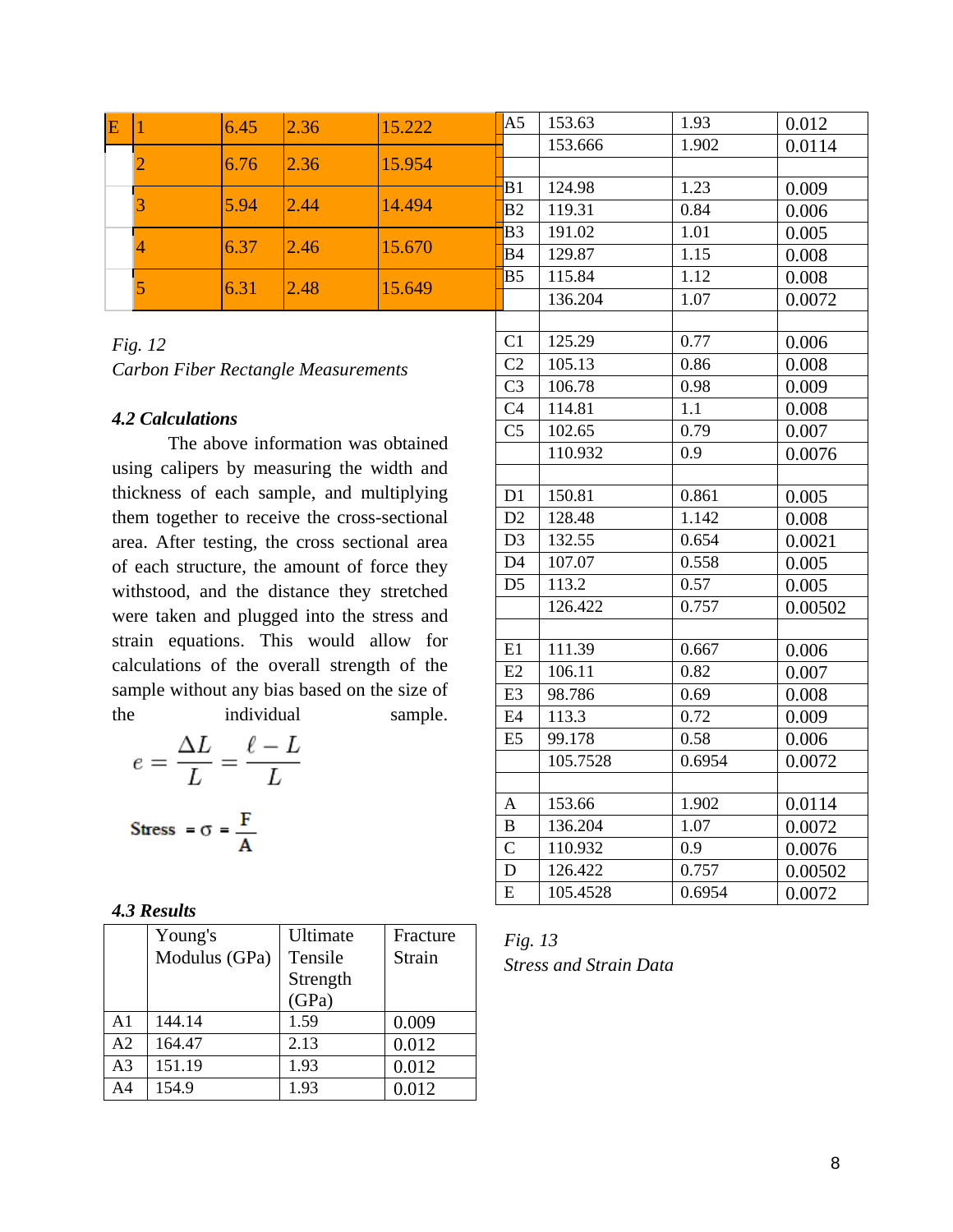As stated before, the stress and strain that was calculated would allow for the actual strength of the layout without any bias based on variations in size. To do this, the stress and strain of each sample were taken and plugged into the Young's Modulus equation. After doing this, it was determined that Design A, the control, had the highest average ultimate tensile strength, fracture strain, and young's modulus, while design E had the lowest for all three. This shows that separating the layers of carbon fiber and putting sections of random chopped fibers and resin in between weakens the overall tensile strength of the system weaker. However doing this can increase the volume of the final product, so if only a certain amount of tensile strength is needed for an application, more can be received for a lower price, with the cost being in the lower strength value.

$$
E \equiv \frac{\text{tensile stress}}{\text{extensional strain}} = \frac{\sigma}{\varepsilon} = \frac{F}{\Delta L}
$$

#### *4.4 Discussion*

Testing of the composites' strength was done through tensile strength testing, so samples withstood stress across one axis. The fiber sheets used in experimentation were therefore all oriented unidirectionally, to find the maximum strength of the material. All the materials tested had 10 sheets of resin-infused fibers and 20 grams of randomly chopped fibers to implement consistency, while the structure of the layout was variable. This method of testing reveals the most effective structure to implement recycled fibers in larger industries, such as automobiles.

To compare the strengths of the rectangles, the Ultimate Tensile Strength (UTS) of each rectangle was found. The cross sectional area of the rectangles had to be utilized in order to accurately compare strength values. When the carbon fiber square was cut into significantly smaller rectangles, they were not all the same precise dimensions. This would affect the strength needed to break the different rectangles, so the data received was plugged into a stress formula, in order for the cross sectional area of each strip was taken into account. The capability of the material to withstand stress based on the amount of material was found through the load and area of the rectangles.



*Stress vs. Strain*

#### **5. Conclusions**

#### *5.1 Evaluation*

The data revealed that the strength of the carbon composite depended on the separation of the fiber sheet in the layering of the materials, as the layouts with the lesser amount of dispersion between longstranded, non-recycled sheets of fiber had the higher UTS values. The control, layout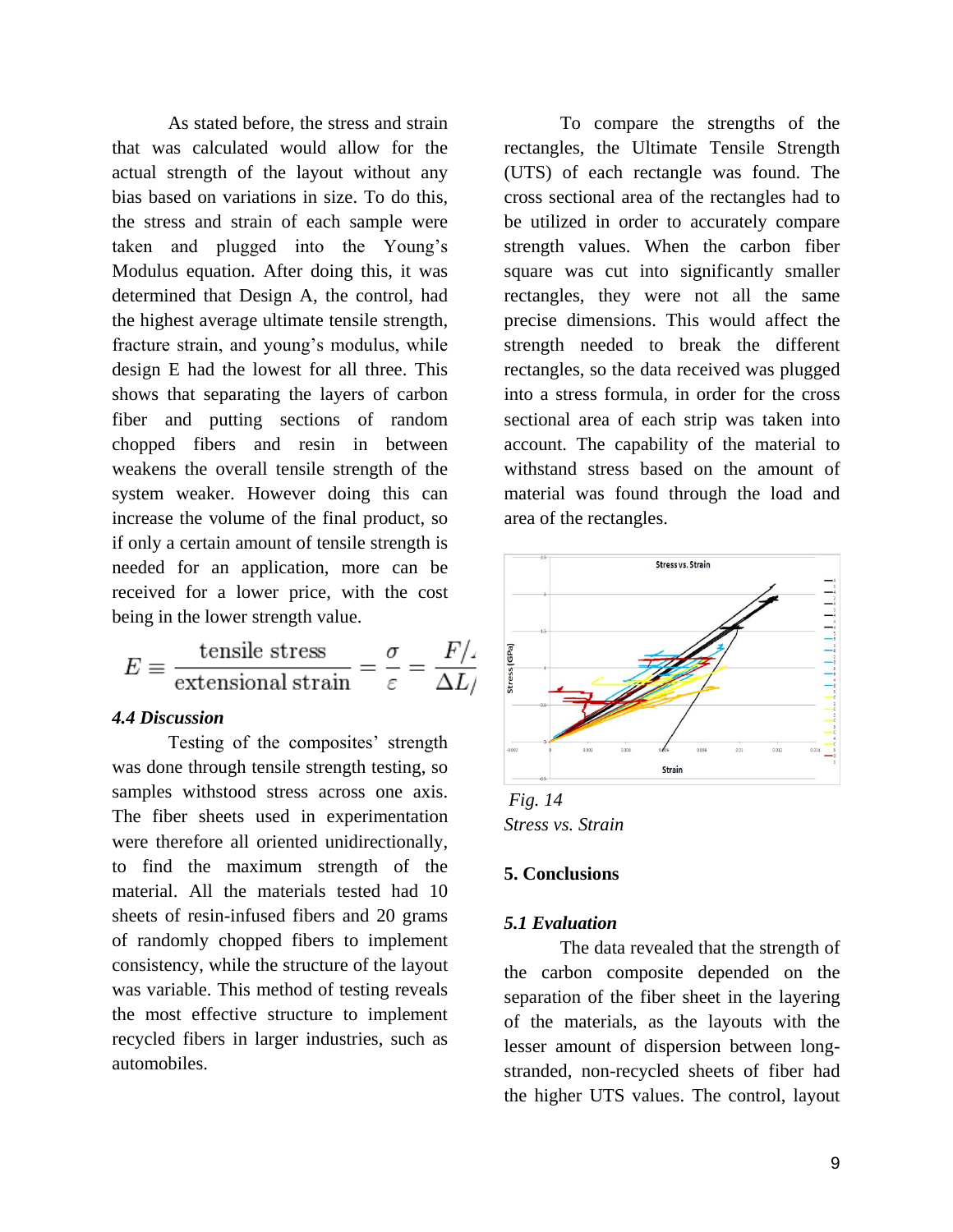A, exhibited the most impressive values in all of the measured categories. Layout B, the structure that utilized the random chopped fibers, had the highest Tensile Modulus. As a result, there will be smaller deformations for a given load. This is most likely a direct result of the two thick five sheet carbon fibers that surrounded the chopped fibers. Out of all the structures that used the random chopped fibers, Design B also had the highest ultimate tensile strength which means that it can accumulate the highest stress before the other designs with random chopped fibers (C-E). Again, this is most likely due to the two thick 5-ply specimens that surround the random chop fibers. All of the specimens that consisted of random chopped fibers had a similar range of fracture strains, 0.005 to 0.01 with an average of around 0.007 (0.7%) strain. If the structures were ordered from highest tensile modulus to lowest tensile modulus, it would be A, B, D, C, and E. This mostly corresponds to the highest number of sheets that went uninterrupted by random chopped fibers. The conclusion that we gather is that having more carbon fiber sheets together will offer more stiffness.

# *5.2 Errors*

There were multiple factors in this experiment that may have contributed to errors in the data. First, if the carbon fiber sheets were not cut exactly into 90 degree angles, it would make layering of the fibers crooked. In turn, the whole structure would become weaker overall, since the direction of the fibers' strength will not be in the direction of the composite's application. Next, the random chop fibers that were placed between the carbon fiber sheets

might have not absorbed all of the resin equally. Therefore, there some parts of the carbon square could be stronger than other parts.

Also, the bag could have been improperly vacuum-packed between the formations of individual composites, resulting in the carbon fiber square to lose moisture during the cure cycle. This makes the final square more brittle and weaker than it should be. In addition, it will contain many imperfections on the surface, making it visually displeasing.

# *5.3 Future Applications*

The results of this experiment indicate that carbon fibers are a viable solution to certain problems in the automotive industry. The more sheets that were placed together, the stronger the structure would be. The carbon fibers could be used for accessories or even for the structure of the automobile. These could range from anything that needs to be lightweight to anything that would need a high tensile strength. In certain situations, it may also be a suitable replacement to steel components that would usually make the car heavier, and therefore less efficient. Parts that carbon fiber may replace include spoilers and hoods of cars, as well as core components such as the chassis or frame. The cost of creating these is currently incredibly high, more than three times that of steel at \$16 per pound. This is mostly due to the cost of energy when creating the fibers themselves. There is also an expensive process of treating the toxic fumes that are release from the fibers as this happens. Currently, new ways of development are being worked on to reduce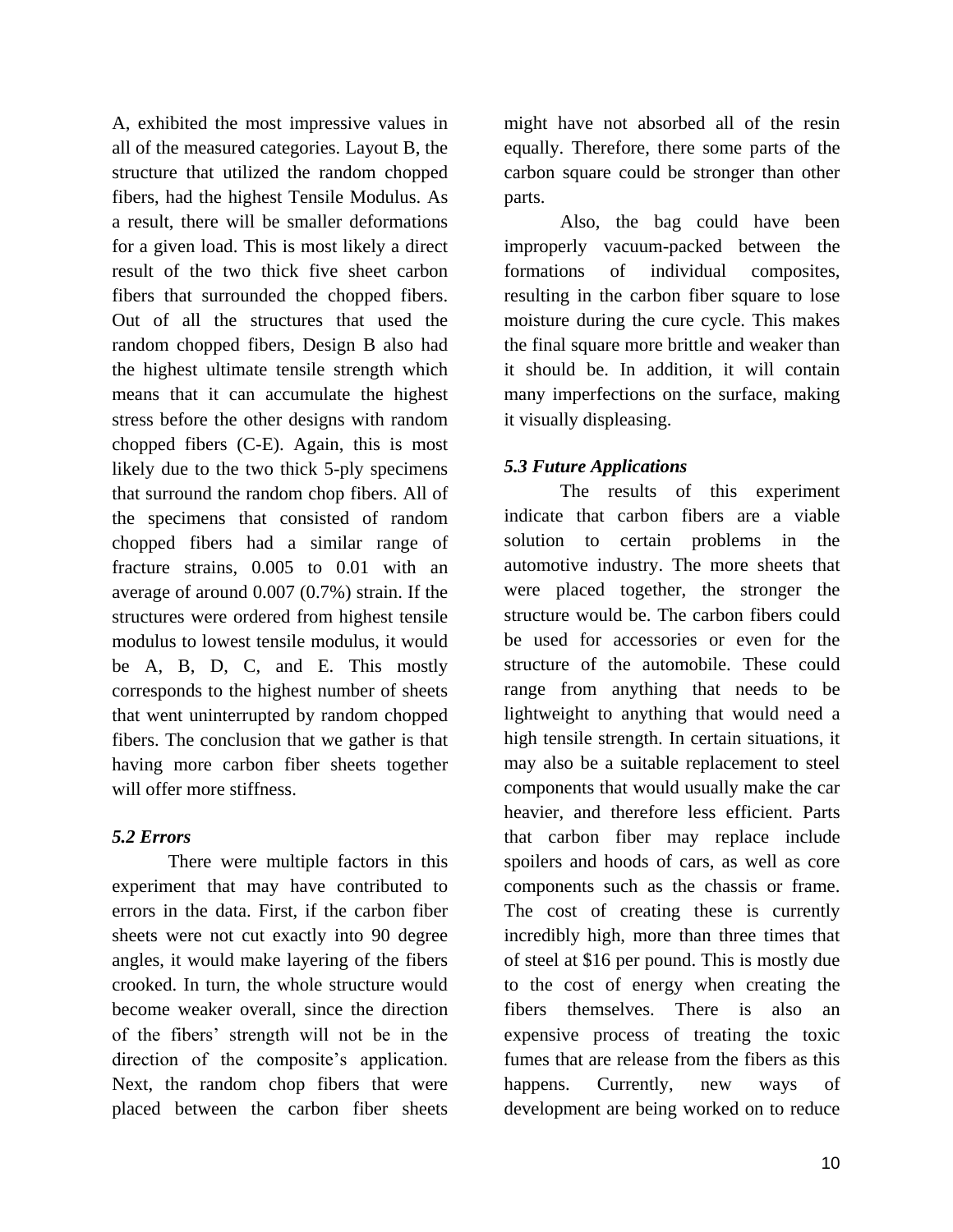the cost of creation by up to 70%. When that happens, carbon fiber is likely to make a much larger impact on the automotive industry as a whole. $8^8$ 

#### **6. Acknowledgements**

We would like to extend a special thank you to Dr. Assimina Pelegri, the professor for our project, who guided and introduced us to everything about carbon fiber and its various uses; Max Tenorio, the graduate student for the project, who not only led almost all of the work throughout the project, but also gave us amazing insight about how carbon fiber works and how different layouts can be more helpful depending on the situation that is presented; Mary Pat Reiter, our RTA for the duration of the project who advised us on all aspects; our sponsors, The State University of New Jersey, Rutgers University, The State of New Jersey, Morgan Stanley, Lockheed Martin, Silverline Windows, South Jersey Industries, Inc., The Provident Bank Foundation, and Novo Nordisk.

#### **7. References**

- [1] "Carbon composites and cars technology watch 2012." . Elsevier, 5 Dec. 2012. Web. <http://www.reinf orcedplastics.com/view/29660/carbon -composites-and-cars- technologywatch-2012/>.
- [2] Daniel, I. M., & Ishai, O. (1994). *Engineering mechanics of composite materials*. New York: Oxford University Press.
- [3] Sloan, Jeff . "The making of the BMW i3 : CompositesWorld." *The making of the BMW i3 : CompositesWorld*. COMPOSITESWORLD, 23 Apr. 2014. Web. <http://www.compositesworld.com/b log/post/the-making-of-the-bmwi3>.
- [4] "What is Carbon Fiber? Carbon Fiber Technology." *What is Carbon Fiber? Carbon Fiber Technology*. N.p., n.d. Web.<http://dragonplate.com/section s/technology.asp>.
- [5] Corporation, Hexcel. "HexTow® IM7 ." . N.p., 1 July 2014. Web. <http://www.hexcel.com/resources/d atasheets/carbon-fiber-datasheets/im7.pdf>.
- [6] Tenorio, Max, and Assimina Pelegri. *Intro to Mechanics of Materials*. Upper Saddle River: Pearson, 2013. PDF.
- [7] "Professor Isaac M. Daniel, Composite Materials Research at Northwestern University." *Professor Isaac M. Daniel, Composite Materials Research at Northwestern University*. N.p., n.d. <http://www.composites.northwester n.edu/research/processing/autoclave. htm>.
- [8] Swaby, Rachel . "Why Is Carbon Fiber So Expensive?." *Gizmodo*. N.p., 23